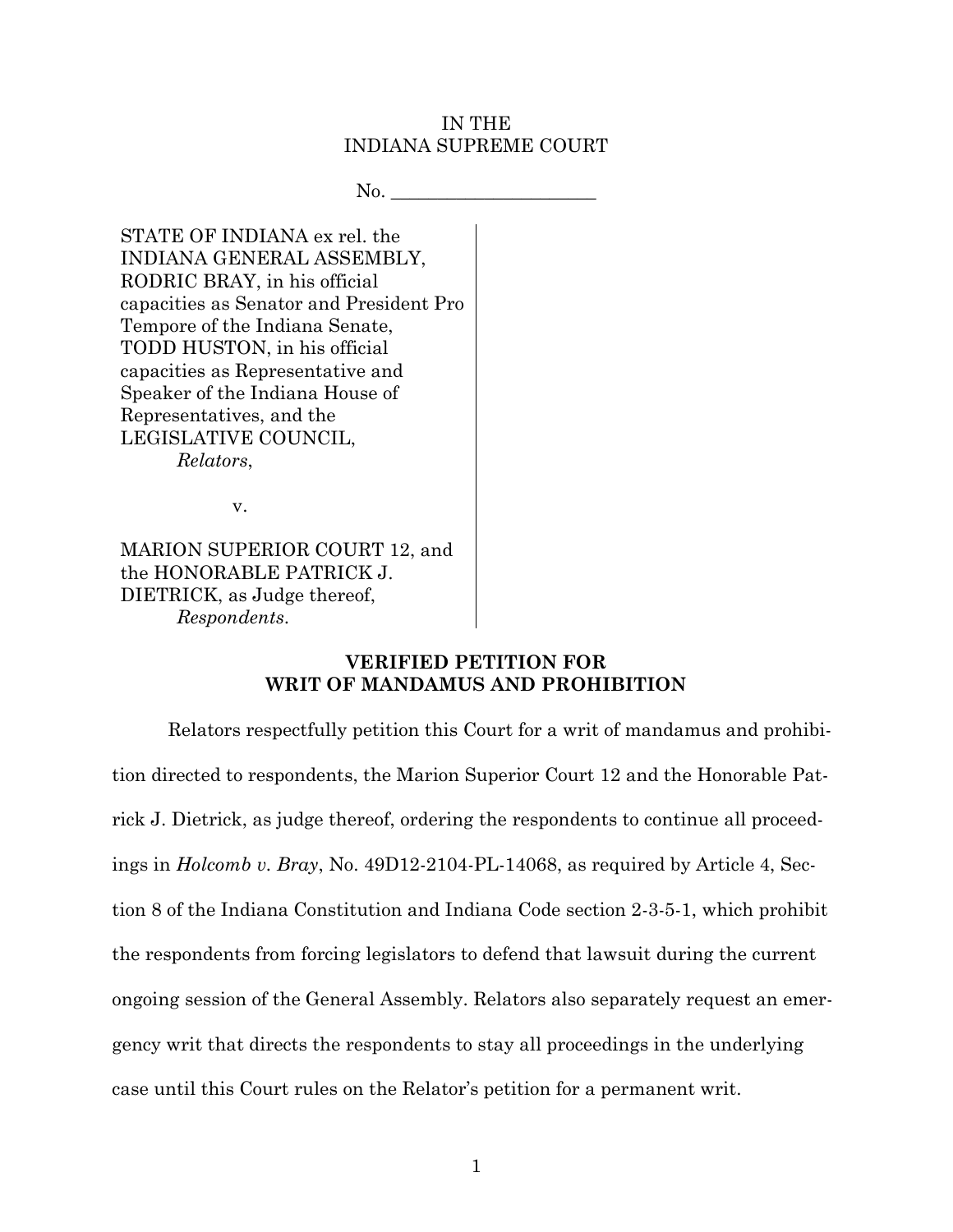1. This Court has jurisdiction over this petition as an original action under Article 7, Section 4 of the Indiana Constitution, Appellate Rule 4(B)(3), and Original Action Rule 1(A), which grant this Court exclusive, original jurisdiction to supervise the exercise of jurisdiction of all inferior courts. Respondent Marion Superior Court 12 is an inferior court, and respondent the Honorable Patrick J. Dietrick is the judge thereof.

2. Relators are the named Defendants in *Holcomb v. Bray*, No. 49D12- 2104-PL-14068: the Indiana General Assembly, Senate President Pro Tempore Rodric Bray, Speaker of the House of Representatives Todd Huston, and the Legislative Council.<sup>1</sup>

3. The party opposing the Relators in the respondent court in the underlying lawsuit is the Plaintiff, Governor Eric Holcomb.

4. This petition is being made expeditiously after the jurisdiction of the respondent court was placed in issue, the respondent court denied relief, and then later denied Relator's motion to certify that order for an interlocutory appeal under Appellate Rule 14(B).

5. On April 27, 2021, Eric J. Holcomb, acting in his official capacity of Governor of the State of Indiana, while represented by private counsel, filed suit in Marion Superior Court 12 against the Relators. R.12. Governor Holcomb seeks declaratory relief that House Enrolled Act 1123 was unconstitutional infringement on

l

<sup>1</sup> The Legislative Council is a body of the General Assembly comprised of 16 legislators. I.C. 2-5-1.1-1. President Pro Tempore Bray is its current chair, and Speaker Huston is its current vice-chair. I.C. 1-5-1.1-2.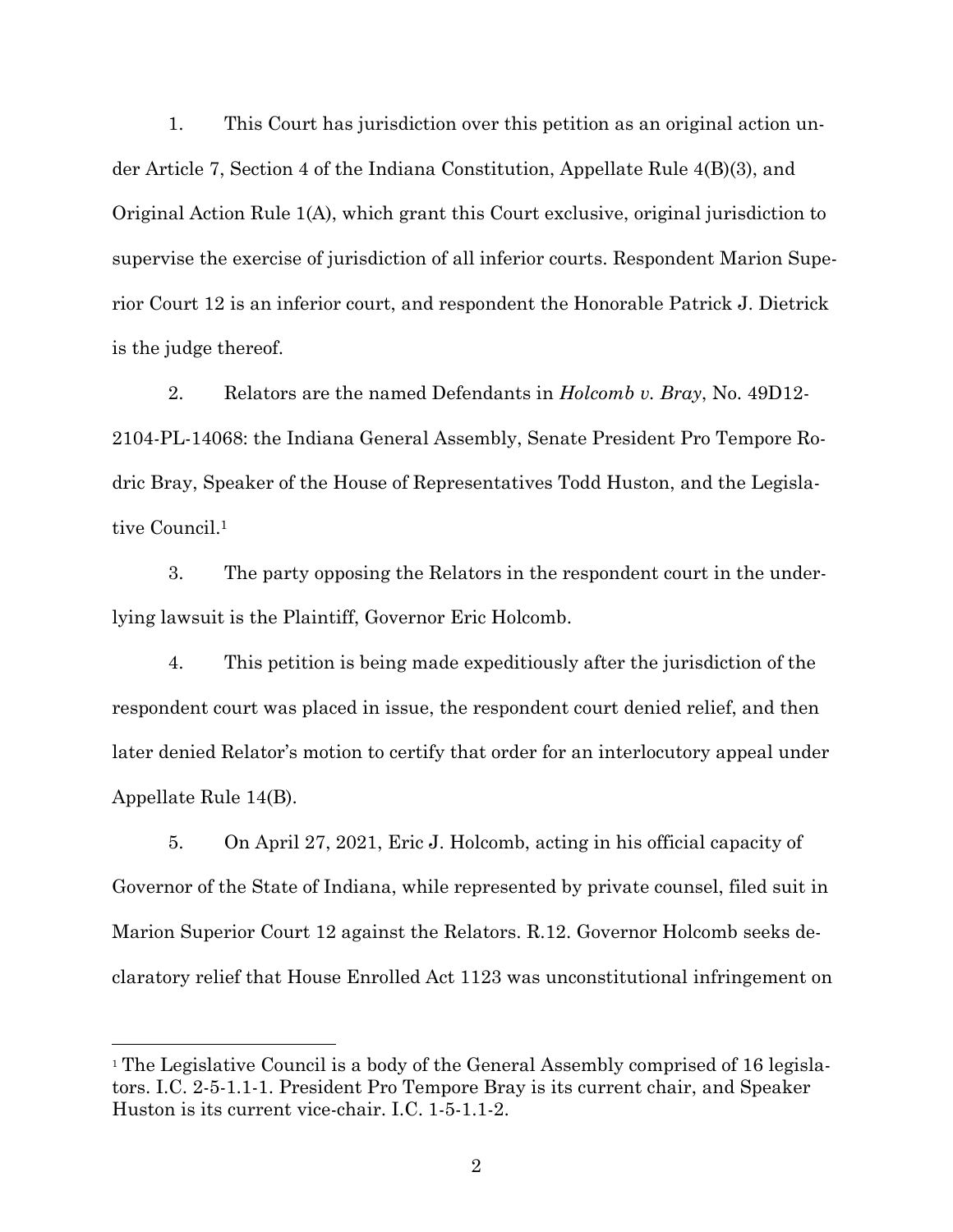the separation of powers, and a permanent injunction barring the Relators from enforcing it. R.20–26.

6. House Enrolled Act 1123, in pertinent part, authorizes the Legislative Council to convene an emergency session of the General Assembly when the Governor declares a state of emergency under the Emergency Management and Disaster Law, I.C. 10-14-3, and the Council finds that it is necessary to address the state of emergency with legislative action. I.C. 2-2.1-1.2; *see also* Pub. L. No. 64-2021 §§ 2, 4, 5, 2021 Ind. Acts 731–38.

7. The First Regular Session of the 122nd General Assembly is still ongoing. The General Assembly extended the session until "[n]ot later than November 15," 2021, I.C. 2-2.1-1-2(e)(1), in order for it to undertake redistricting legislation which cannot be completed until after the federal government reports data from the 2020 decennial census. The initial data will not be available until sometime this August, with complete data following by the end of September. The General Assembly has scheduled the first public hearings on redistricting legislation at locations around the State on August 6, 7, and 11. *See* "Lawmakers Announce Statewide Hearings for Restricting Feedback," [https://www.wfyi.org/news/articles/lawmakers](https://www.wfyi.org/news/articles/lawmakers-announce-statewide-hearings-for-redistricting-feedback)[announce-statewide-hearings-for-redistricting-feedback](https://www.wfyi.org/news/articles/lawmakers-announce-statewide-hearings-for-redistricting-feedback) (WFYI, July 22, 2021).

3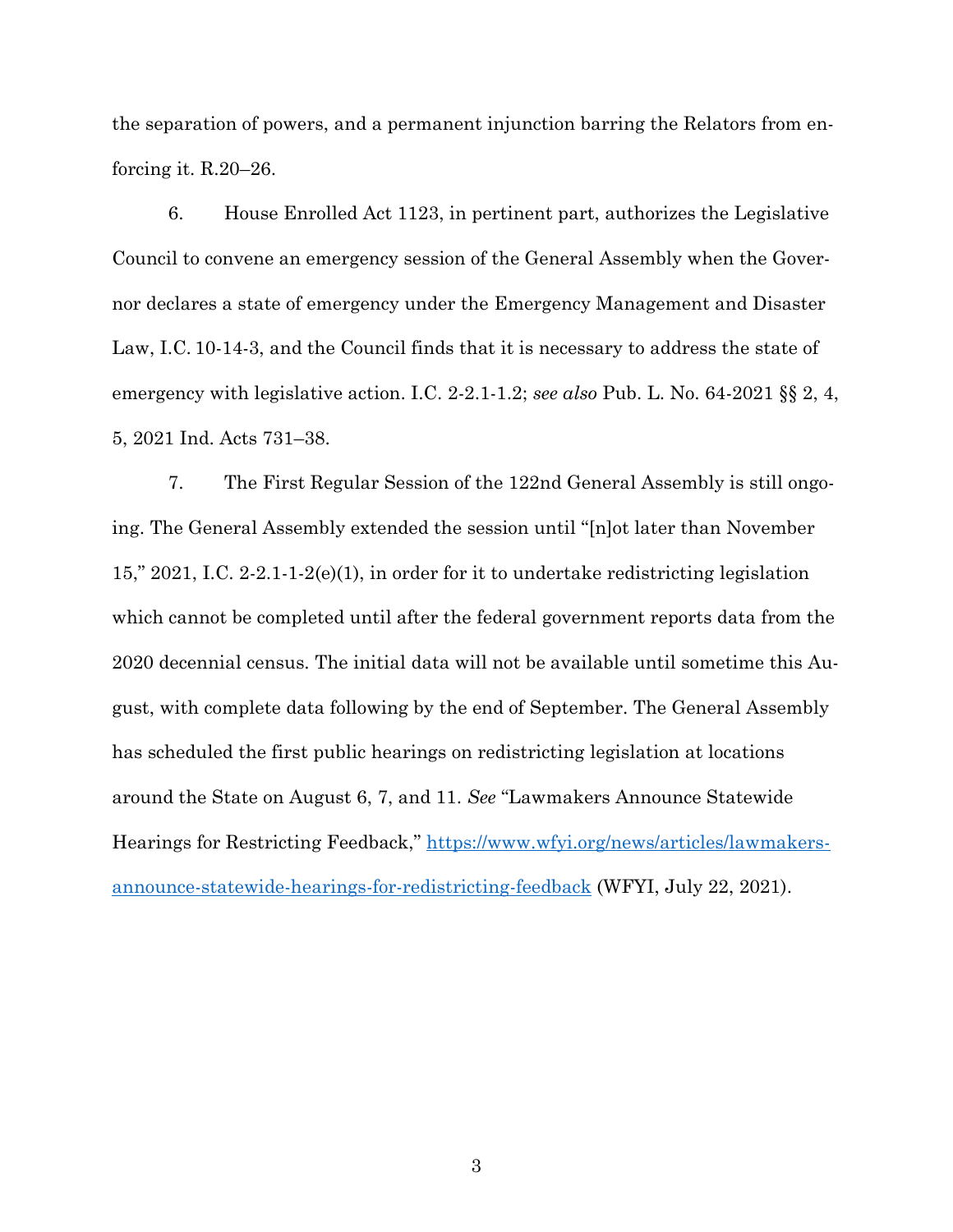8. On April 30, 2021, the Attorney General appeared on behalf of the State of Indiana, including Governor Holcomb and all Relators, and moved the respondent court to strike the pleadings as unauthorized filings<sup>2</sup> and in the alternative moved on behalf of the Relators to continue all proceedings until 30 days after the adjournment of the General Assembly in accordance with Article 4, Section 8 of the Indiana Constitution and Indiana Code section 2-3-5-1, which provide for immunity from service of process and civil suit while the General Assembly is in session. R.39–41.

9. After a hearing, the respondent court denied the State's motion to strike and the request for a continuance for the Realtors on July 3, 2021. R.9, 129– 47. The court reasoned that the Legislature's immunity from civil process conflicted with the Governor's duty to faithfully execute the laws, Ind. Const. art. 5,  $\S$  16, and immunity would elevate the Legislature above the executive and judicial branches of government. R.143–45. The court also reasoned that while the Legislature "is still technically in session," the lawsuit would not interfere with the General Assembly's or any individual legislator's ability to conduct state business because they were "not currently engaged in legislative activity." R.145–46. Last, Respondent concluded that the immunity did not apply because HEA 1123 vested authority to call

l

<sup>2</sup> The Attorney General argued that pursuant to *State ex rel. Sendak v. Marion Cty. Superior Ct., Room No. 2*, 268 Ind. 3, 6, 373 N.E.2d 145, 148 (1978) (holding that state law prohibits state agencies from engaging private counsel without the approval of the Attorney General), the Governor's filings should be stricken because the Attorney General had declined to authorize private counsel in this matter. Relators do not raise that issue in this mandamus petition.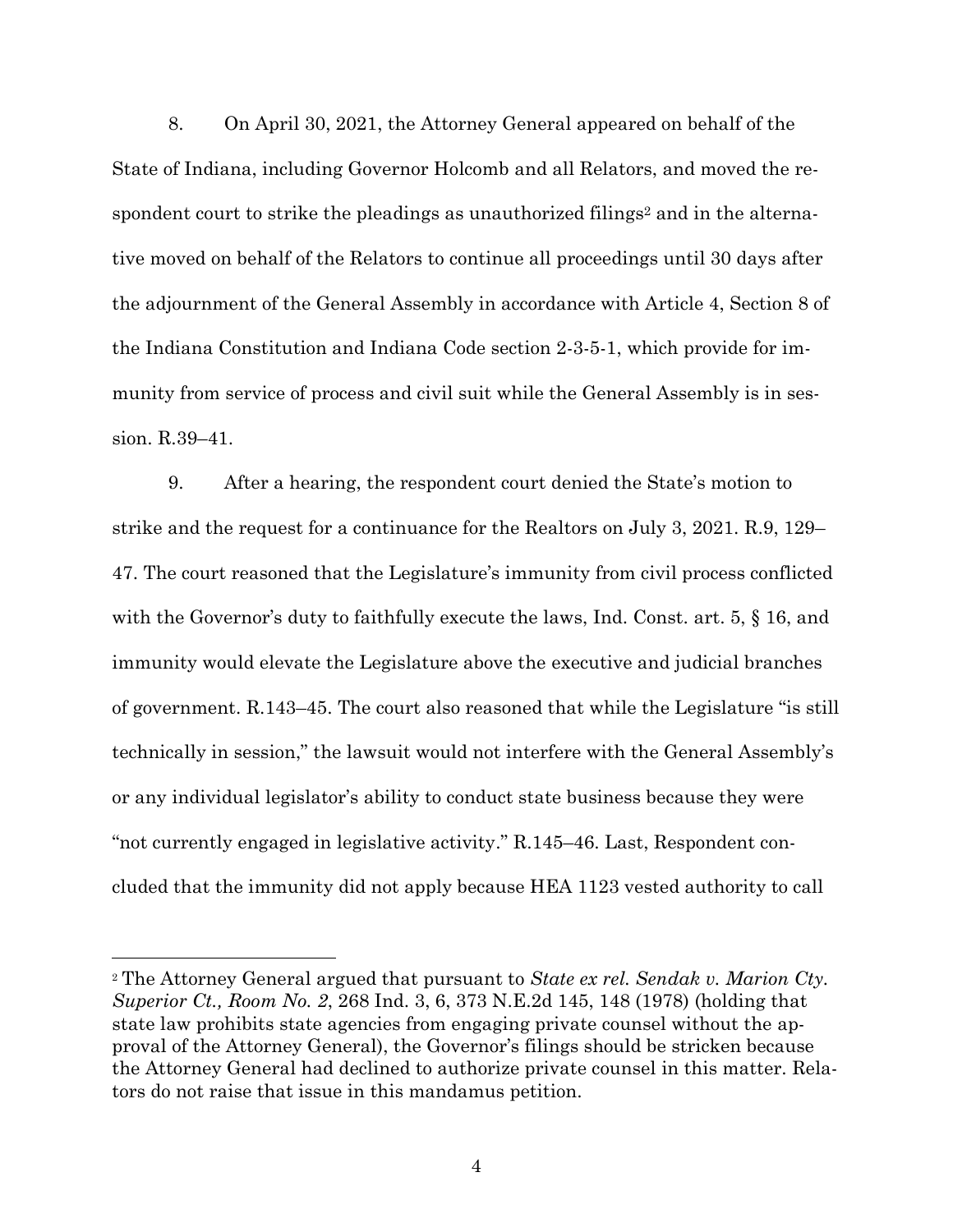emergency sessions in the Legislative Council, even though that body is a joint committee of the General Assembly comprised entirely of legislators. R.146.

10. The State promptly moved the trial court stay proceedings and certify its orders for interlocutory appeal, R.150, which were denied without explanation on July 20, 2021, R.180, 182.

11. The respondent court has scheduled the following proceedings to occur before the end of the current legislative session:

July 27: Relators' responsive pleadings are due August 6: All parties' summary judgment motions are due September 10: Hearing on summary judgment motions

R. 148–49, 162. Under this schedule, it is most likely that the respondent court intends to issue final judgment while the current legislative session is ongoing and at least any briefing in an appeal from that judgment would likely occur during the next legislative session, which is scheduled to conclude no later than March 14, 2022. I.C. 2-2.1-1-3(b).

12. The Respondent Court has exceeded its jurisdiction by failing to comply with a clear and absolute duty to act. Article 4, Section 8 of the Indiana Constitution provides that Senators and Representatives "shall not be subject to any civil process, during the session of the General Assembly, nor during the fifteen days next before the commencement thereof," and Indiana Code section 2-3-5-1 requires a trial court grant a continuance to a date not sooner than 30 days following the date of the adjournment of the session of the General Assembly upon a motion when

5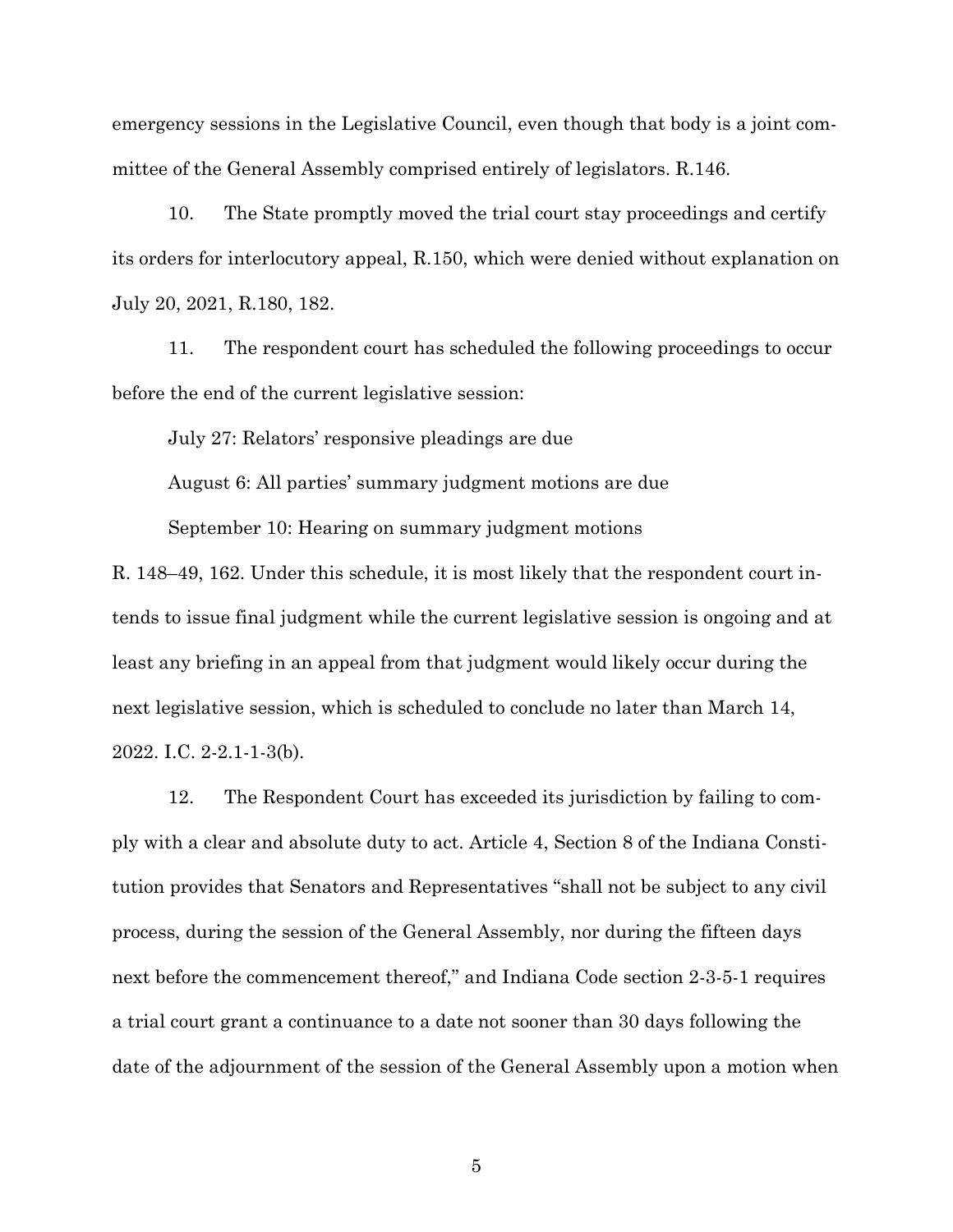a party or counsel is a member of the General Assembly. The defendants in the underlying proceeding are the General Assembly, the Senate President Pro Tempore, the Speaker of the House of Representatives, and the Legislative Council, which is comprised of members of the General Assembly. And the General Assembly is still in session. The Respondent Court does not have discretion to subject members of the General Assembly to civil process and refuse a continuance while the General Assembly remains in session. Relator has advised the Respondent Court of its duty to act, and the Respondent Court has refused to comply with this duty or certify its orders for interlocutory appeal.

13. The denial of this petition will result in extreme hardship on Relators. Members of the General Assembly are immune from civil process and have a lawful right to a continuance until the adjournment of the session of the General Assembly. If the Respondent Court allows this case to proceed, the Indiana Constitution's grant of immunity will be lost forever as the General Assembly and its members are subjected to suit while they remain in session.

14. A remedy by appeal after final judgment is wholly inadequate, and Relators will be subject to extreme hardship if relief is not granted. As Respondent Court has refused to certify its order denying the Relator's motion for interlocutory appeal, the Legislature's immunity from process and suit will be forever lost if this case is allowed to proceed through litigation while the General Assembly remains in session. A reversal after final judgment cannot cure that injury. Moreover, Relators will be forced to abandon their constitutional right as legislators to be free from civil

6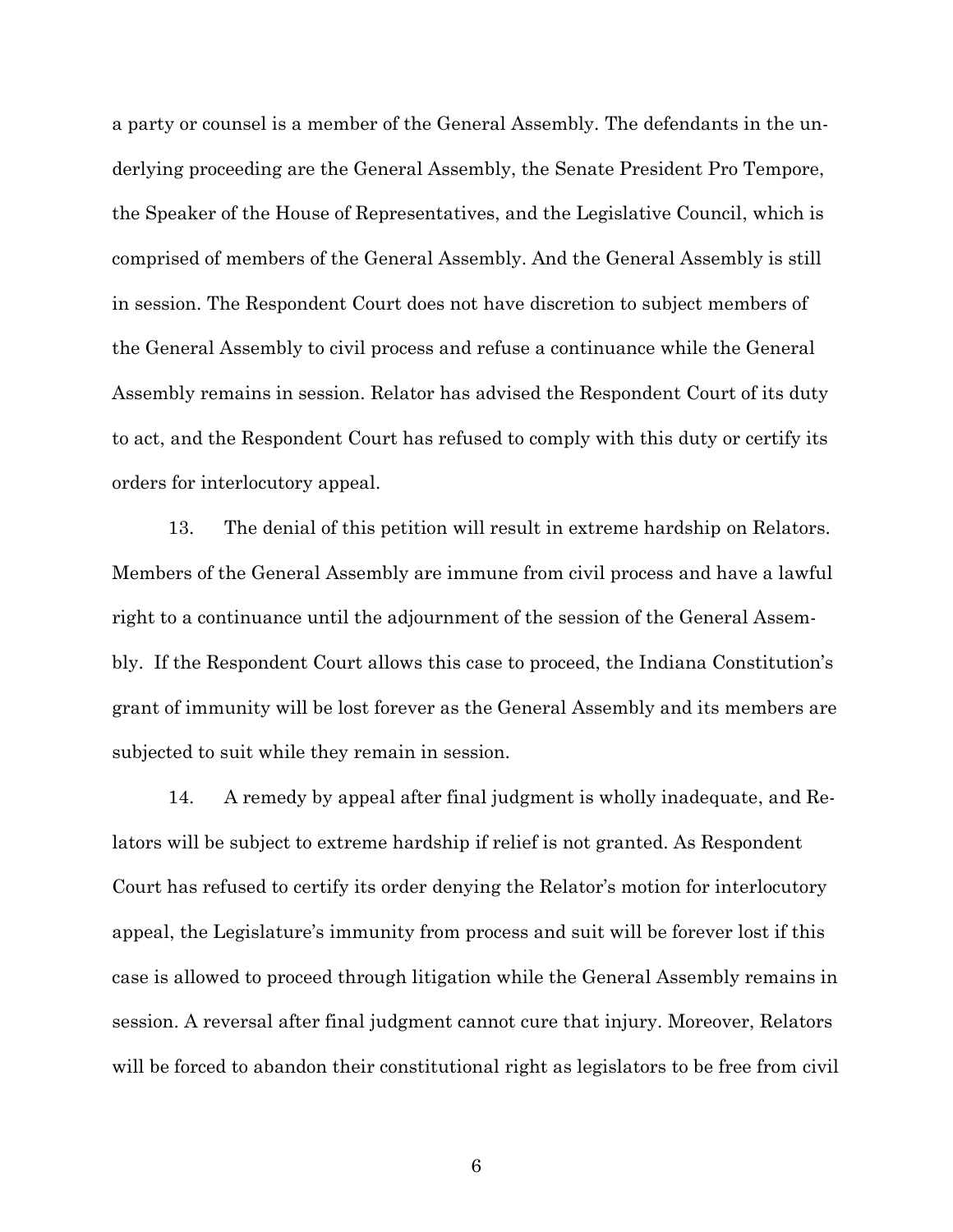suits during the ongoing session while they are engaged with redistricting legislation and also for the entire upcoming second regular session.

15. The Plaintiff in the underlying litigation, however, will not be harmed in any way by the constitutionally and statutorily required continuance period because HEA 1123 will have no possible effect until the General Assembly ceases to be in session *and* a state of emergency exists that necessitates possible legislative action to address the emergency. In other words, so long as the General Assembly remains in a regular session, the Governor is not possibly harmed by HEA 1123 or any delay in final resolution of his lawsuit.

16. The only remedy available to Relator is for this Court to issue a writ of mandamus and prohibition directing the respondents to grant Relators continuances in *Holcomb v. Bray*, No. 49D12-2104-PL-14068, according to Article 4, Section 8 of the Indiana Constitution and Indiana Code section 2-3-5-1, and refrain from conducting proceedings during the time of the necessary continuances.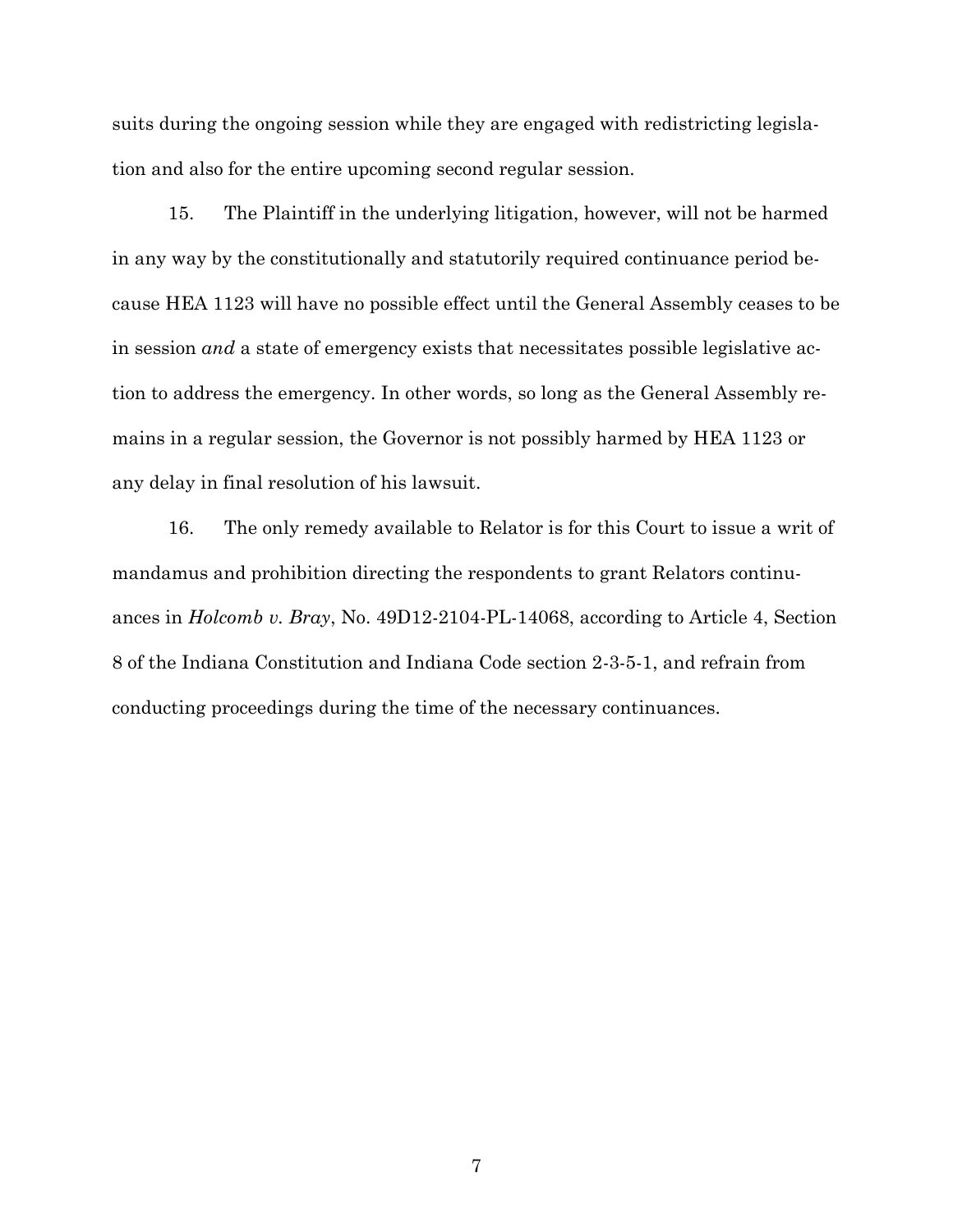WHEREFORE, Relators respectfully requests that the Court grant a permanent writ of mandamus and prohibition that directs the Respondent Court continue all proceedings as required by Article 4, Section 8 of the Indiana Constitution and Indiana Code section 2-3-5-1.

Respectfully submitted,

THEODORE E. ROKITA Attorney General Attorney No. 18857-49

/s/ *Jefferson S. Garn* Jefferson S. Garn Section Chief, Admin. & Reg. Enf. Lit. Attorney No. 29921-49

## /s/ *Kian Hudson*

Kian Hudson Deputy Solicitor General Attorney No. 32829-02

## /s/ *Benjamin M.L. Jones*

Benjamin M.L. Jones Deputy Attorney General Attorney No. 29976-53

# /s/ *Julia C. Payne*

Julia C. Payne Deputy Attorney General Attorney No. 34728-53

/s/ *Thomas M. Fisher* Thomas M. Fisher Solicitor General Attorney No. 17949-49

/s/ *Stephen R. Creason* Stephen R. Creason Chief Counsel for Appeals Attorney No. 22208-49

/s/ *Patricia Orloff Erdmann* Patricia Orloff Erdmann Chief Counsel for Litigation Attorney No. 17664-49

/s/ *Aaron T. Craft* Aaron T. Craft Section Chief, Civil Appeals Attorney No. 29215-53

OFFICE OF THE ATTORNEY GENERAL Indiana Government Center South, Fifth Floor 302 West Washington Street Indianapolis, Indiana 46204 (317) 232-6255 Tom.Fisher@atg.in.gov

Dated: July 26, 2021